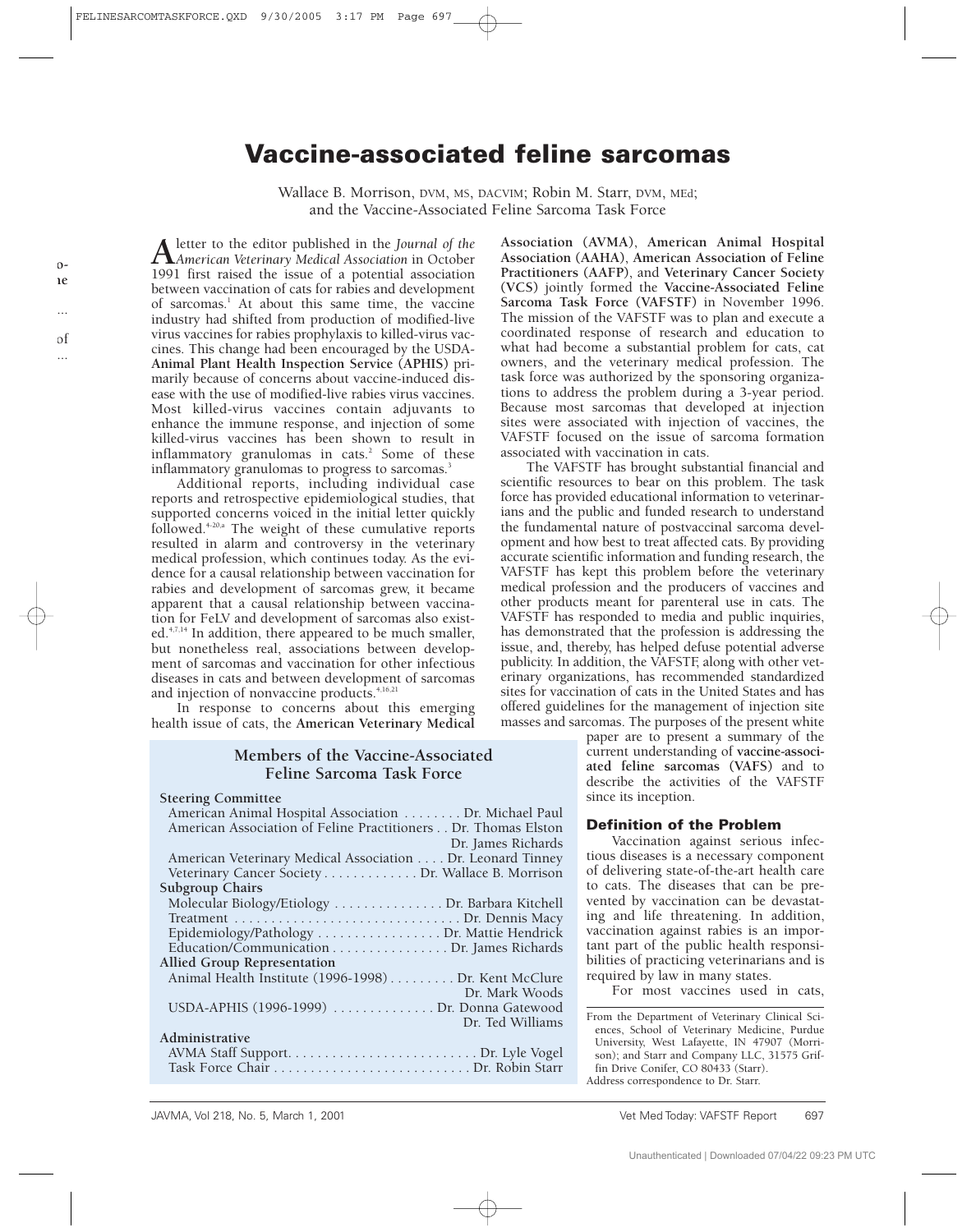annual booster vaccination has been the standard of practice. However, for most vaccines other than rabies vaccine, studies of the **duration of immunity (DOI)** induced by vaccination are not required for licensing by the USDA-APHIS, the federal entity responsible for licensing of vaccines. Unless a DOI study had been done that proved efficacy beyond 1 year, the USDA-APHIS required that the vaccine label contain a recommendation for annual revaccination. The **Council on Biologic and Therapeutic Agents (COBTA)** of the AVMA and most colleges and schools of veterinary medicine adopted these label recommendations as part of their vaccination guidelines. In the case of rabies vaccines, even when vaccine manufacturers marketed vaccines shown to induce immunity for 3 years, local and state requirements would often mandate annual revaccination. The USDA-APHIS now requires manufacturers of vaccines containing novel antigens (antigens not contained in previously licensed products) to provide data to support the DOI claim stated on the product label.

Recently, the profession has begun to question some previously held beliefs regarding vaccination practices and the DOI induced by vaccination. Stud- $\text{ies}^{22,23}$  of a single commercially available inactivated, adjuvanted, feline panleukopenia, herpesvirus, and calicivirus combination vaccine found evidence that vaccinated cats were completely protected from challenge exposure to virulent panleukopenia virus and partially protected from exposure to herpesvirus and calicivirus for substantially longer than 1 year. The authors concluded that DOI following administration of this product was in excess of 7 years and that persistence of antibody titers against all 3 viruses for more than 3 years supports recommendations that cats may be revaccinated against these viruses at 3-year intervals.

It is estimated that 22 million cats were vaccinated during 1991.<sup>5</sup> However, because many cats received multiple vaccines, the number of vaccines administered to cats that year was much higher than 22 million. In addition, there has been a proliferation of new vaccines for cats in the marketplace since the late 1980s, including vaccines for FeLV, feline infectious peritonitis virus, *Bordetella bronchiseptica, Giardia* spp, and dermatophytes. The need to prevent infectious diseases should now be balanced against the risk of VAFS and other adverse advents. Vaccination should be viewed as a medical, rather than a routine, procedure. However, the profession lacks sufficient data to accurately assess the relative risk of administering a particular vaccine or antigen to an individual cat.

**Incidence of VAFS**—The true incidence of vaccine-associated sarcomas in cats is unknown. Sarcomas develop at vaccination sites at rates ranging from 1 case/10,000 cats to 10 cases/10,000 cats and develop primarily after administration of rabies virus and FeLV vaccines.3,4,16 These estimates are based on retrospective epidemiologic studies and surveys of biopsy specimens submitted to diagnostic laboratories and, in conjunction with current estimates of the US cat population and the number of annual visits to veterinarians, suggest that between 2,200 and 22,000 cats will develop vaccine-associated sarcomas each year.

In a retrospective study<sup>4</sup> of  $345$  cats with vaccineassociated sarcomas, the risk that a cat would develop a sarcoma after administration of a single vaccine in the cervical-interscapular region (a site not recommended by the VAFSTF or AAFP guidelines) was 50% higher than the risk that a cat not receiving any vaccines at this site would. In the same study, the risk for a cat given 2 vaccines at the same site was approximately 127% higher, and the risk for a cat given 3 or 4 vaccines was 175% higher than the risk for a cat not receiving vaccines at that site. Time to tumor development in cats following vaccination was as short as 3 months and as long as 3 years or longer.<sup>4</sup>

**Pathologic abnormalities**—Vaccine-associated sarcomas in cats are most often fibrosarcomas, but many other types of sarcomas have also been reported.<sup>6,12,14</sup> These sarcomas in cats are usually characterized by marked nuclear and cellular pleomorphism, high mitotic activity, and large central zones of necrosis, features consistent with an aggressive biological behavior. Often a peripheral inflammatory infiltrate consisting of lymphocytes and macrophages is seen. Macrophages in these sarcomas often contain a bluish-gray foreign material identified by electron probe x-ray microanalysis to be aluminum and oxygen. Aluminum hydroxide is 1 of several adjuvants used in currently available feline vaccines. Similar inflammatory responses and foreign material have been described for inflammatory vaccination-site reactions in cats, dogs, and humans. $3,24$ 

Vaccine-associated sarcomas consist of cells that are morphologically and immunohistochemically compatible with fibroblasts and myofibroblasts. The precise pathogenesis of vaccine-associated sarcomas is unknown but may involve stimulation of these cells by highly immunogenic and persistent adjuvants or other vaccine components resulting in inflammation that alone or in association with unidentified carcinogens or oncogenes leads to neoplastic transformation and tumor development. Transition zones from inflammatory granuloma to sarcoma have been identified and strongly suggest that the inflammatory response to vaccination is antecedent to sarcoma development in cats.25 Inflammation is known to precede development of other types of cancers in cats and other species.<sup>26</sup>

A study published in  $1996^{27}$  reported that FeLV and feline immunodeficiency virus did not appear to play any role in the pathogenesis of vaccine-associated sarcomas.

**Treatment**—Vaccine-associated feline sarcomas are highly invasive and, often, rapidly growing neoplasms that require aggressive treatment, which may include a combination of surgery, radiation therapy, and chemotherapy.<sup>28,29,b,c</sup> Metastases may develop, and the metastatic rate increases with survival time. Because vaccine-associated sarcomas often mimic benign postvaccinal injection site granulomas, differentiating these lesions is critical.

Current task force guidelines recommend that masses at vaccine sites that are still evident  $\geq$  3 months after vaccination, are  $> 2$  cm in diameter, or are growing in size 4 weeks after vaccine administration be treated aggressively **(Appendix 1)**.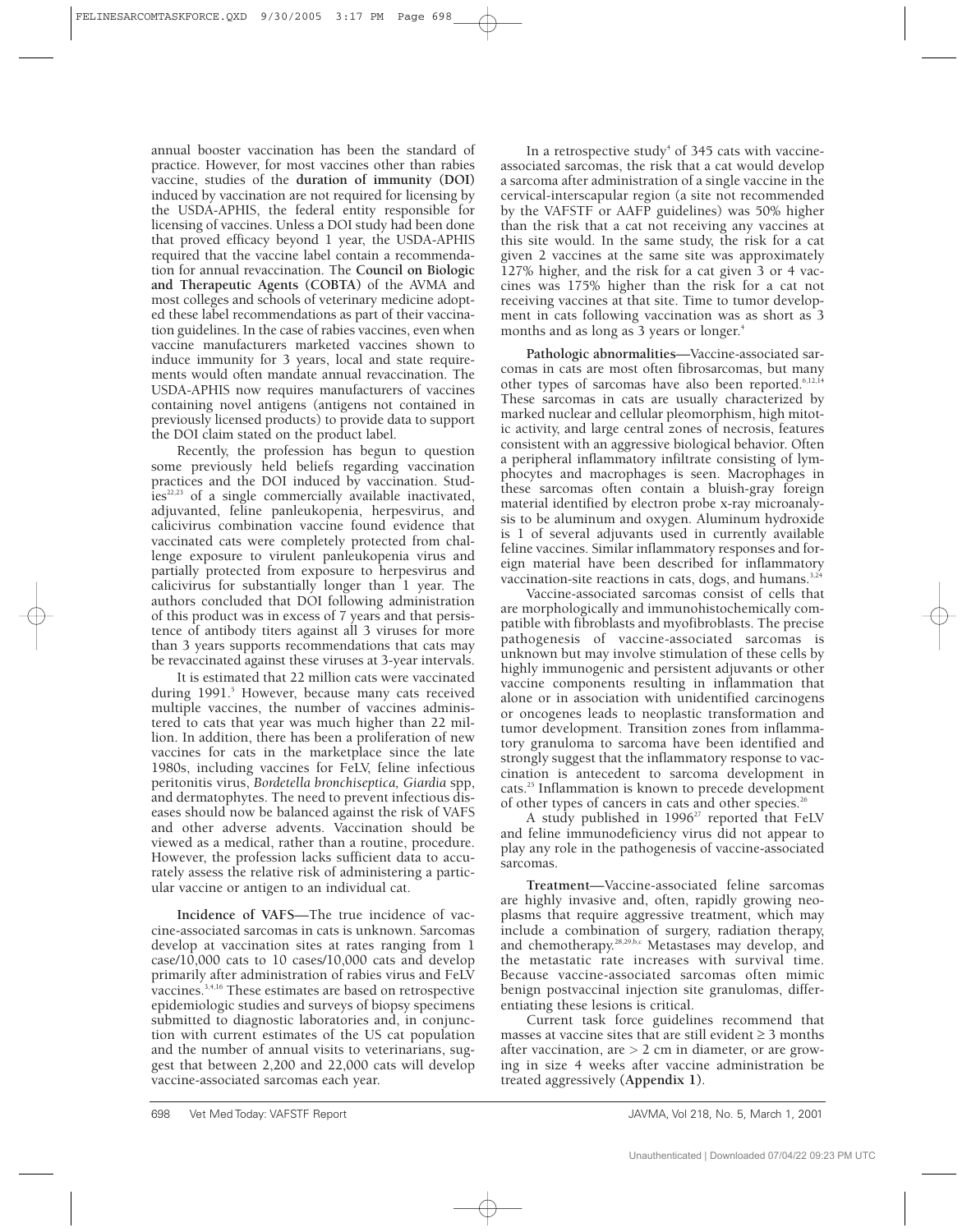Task force-funded studies have shown the value of computed tomography and magnetic resonance imaging in determining the extent of these tumors before surgery or radiation therapy. These types of diagnostic imaging studies have improved the effectiveness of treatments and the overall outcome. The control rate is higher for lesions located on limbs, presumably because wide surgical margins can be obtained with limb amputation. The best treatment results are associated with aggressive resection at the first surgery; there appears to be minimal opportunity for tumor control if the patient has undergone previous surgeries for the tumor.<sup>2</sup>

Radiation therapy when combined with surgery increases tumor control. Radiation therapy has been shown to be beneficial if given before or after definitive surgery. Despite the combination of aggressive surgery and radiation therapy, however, treatment will fail in many patients.29,b,c Vaccine-associated feline sarcomas are somewhat sensitive to a variety of chemotherapeutic agents such as doxorubicin, carboplatin, mitoxantrone, and cyclophosphamide. However, the addition of chemotherapy to radiation therapy and surgery has only modestly prolonged disease-free intervals. The unfortunate truth is that there are no good treatment options for cats with these tumors, further emphasizing the importance of tumor prevention.

**Summary of the problem**—The essence of the problem is that cats need to be vaccinated for several important diseases. In the case of rabies, vaccination of cats is also important to controlling the disease in humans and is required by law in most states. Intramuscular or subcutaneous injection of some vaccines may result in inflammatory granulomas in some cats, and some of these inflammatory reactions progress to sarcomas. Once a sarcoma is established in a cat, there are no good treatment options, and the prognosis is poor.

## **The Vaccine-Associated Feline Sarcoma Task Force**

After the initial recognition of the association between vaccination and sarcoma development, several groups, including the AAFP, the Academy of Feline Medicine, and the California Veterinary Medical Association, developed preliminary recommendations for vaccination of cats. However, the breadth and complexity of the issue needed a unified response by the profession that would bring the combined financial, communication, and human resources of major national veterinary medical organizations to bear on this health threat to cats.

The first meeting of the VAFSTF was held Nov 11, 1996. A combined effort of the AVMA, AAHA, AAFP, and VCS, the task force has representatives from each of the sponsoring organizations and from the USDA-APHIS and the Animal Health Institute. The 10-member task force was assembled to address the issue of development of sarcomas at injection sites of commonly used vaccines in cats.

The objectives of the VAFSTF have been to define the scope and incidence of the problem, determine causal and prognostic factors relating to this disorder, evaluate treatment options, and educate and inform veterinarians and the public. The task force established 4 subgroups. Three of these were developed to assist in meeting research objectives in the general areas of epidemiology and pathology, molecular biology and etiology, and treatment. A fourth was established to develop and disseminate educational information to veterinarians and the public.

Raising funds to support the research and educational missions of the VAFSTF was an early priority, with initial efforts funded largely by the sponsoring veterinary organizations themselves. To date, \$708,378 in contributions has been raised in support of the VAF-STF goals, and \$549,863 has been distributed to support 16 research studies.

**Research**—The initial mandate for the 3 research subgroups was to identify research priorities in each area. The task force established criteria for the awarding of research funds and developed and distributed requests for proposals for the years 1997–1998, 1998–1999, 1999–2000, and 2000–2001. Research funds were awarded on the basis of criteria proposed by the subgroups and approved by the task force. Submitted proposals were independently reviewed by committees consisting of members representing the AAHA Scientific Review Committee, the AVMA Council on Research, researchers and clinicians in academia, and scientists in research and development in industry.

The objective of the Epidemiology and Pathology subgroup was to promote multicenter prospective and retrospective studies to determine the incidence and prevalence of vaccine-associated sarcomas and identify the vaccines involved. The objectives of the Molecular Biology and Etiology subgroup were to explore prognostic and predictive factors, identify causative components of implicated vaccines, and identify markers of susceptibility in affected cats. The objective of the Treatment subgroup was to explore treatment protocols and investigate the efficacy of various therapeutic regimens.

**Education and communication**—The objective of the Education and Communication subgroup was to develop and disseminate information to the veterinary profession as soon as it became available from the other subgroups. The chair of the Education and Communication subgroup was designated as the official spokesperson for the VAFSTF, with responsibility for all public communication. The VAFSTF recognized that the immediate need of the profession and cat-owning public was reliable information. In 1996, little was known about this problem except that there was an apparent causal relationship between vaccination and tumor development. The initial action of the VAFSTF was to summarize and distribute information regarding vaccine-associated sarcomas as they were then understood. This included development of a recommended protocol for vaccine administration and a client information brochure (*Vaccines and Sarcomas: A Concern for Cat Owners*) to assist veterinarians in addressing client concerns about vaccine-associated sarcomas **(Appendix 2)**. In 1999, the VAFSTF developed a protocol for diagnosis and treatment of VAFS (Appendix 1) that was distributed by vaccine manufacturers.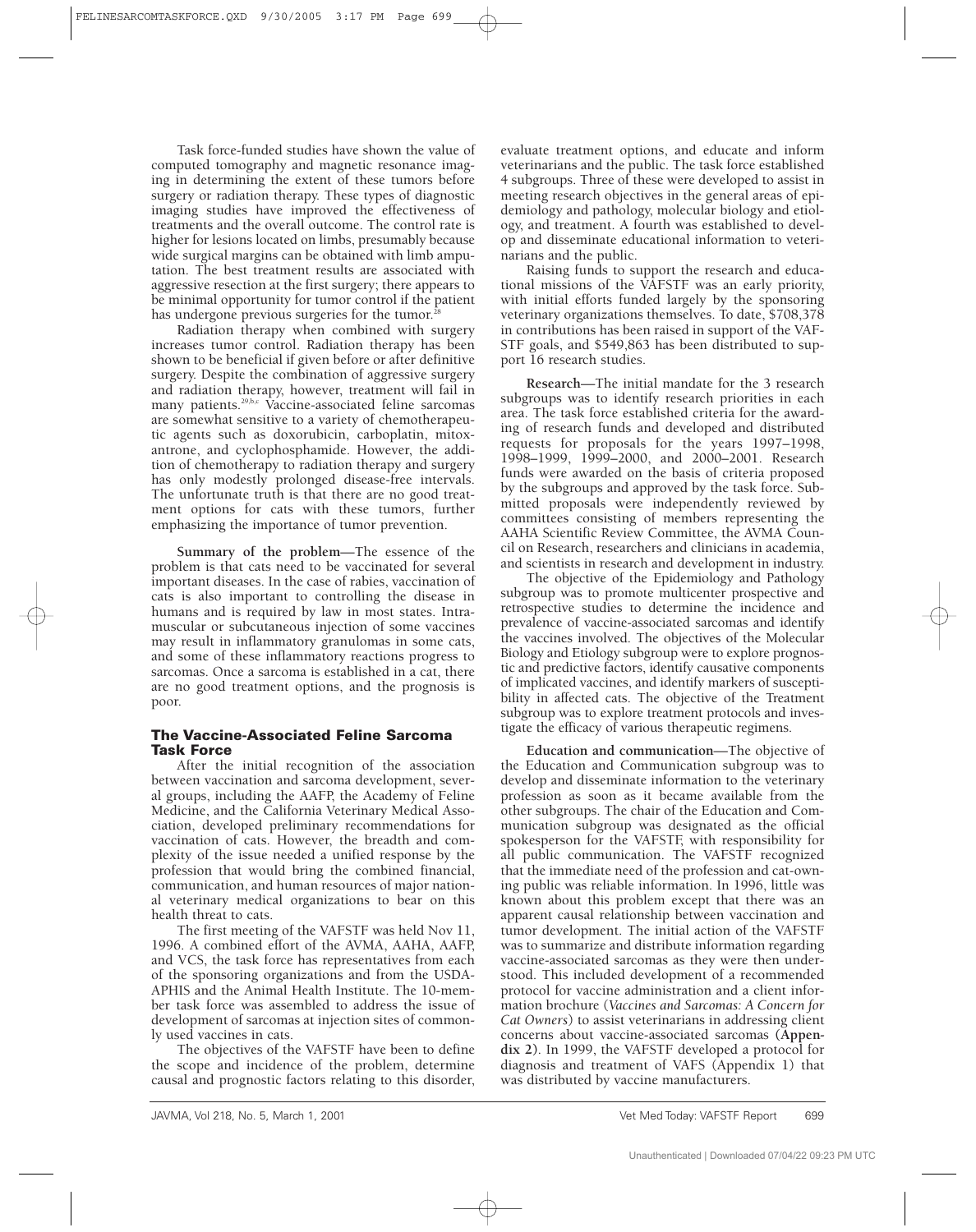Copies of the client brochure are available by contacting the AAHA, AVMA, or Cornell Feline Health Center. All of the task force guidelines and updates of task force activities, along with a complete list of references relating to vaccine-associated sarcomas in cats, are available at the VAFSTF Web site at www.avma.org/vafstf.

**Key events**—On Jul 25, 1998, a symposium on vaccine-associated sarcomas in cats was held during the 135th Annual Convention of the AVMA in Baltimore. The symposium was cosponsored by the VAFSTF and the Arm & Hammer Division of Church & Dwight Co, Inc. Symposium topics included a historical review of the problem; risk factors, pathogenesis, etiology, and treatment of the disease; formation of the task force and its funding of studies; and education and communication with the public and veterinarians regarding the disease. Another symposium is planned for the AVMA Annual Convention in 2001.

On Feb 4–7, 1999, a special midyear meeting of the Veterinary Cancer Society in Bodega Bay, California, was devoted to the topic of vaccine-associated sarcomas in cats. Topics included results of various treatment protocols and interim reports from investigators funded by the VAFSTF and other sources.

**The future of the task force**—The original intent of the veterinary organizations that established the VAFSTF was that the task force would coordinate and promote awareness, education, and research relating to vaccine-associated sarcomas in cats for 3 years. It was expected that after 3 years the issue would have enough momentum of its own to continue on to resolution without the direct involvement of the task force. However, the veterinary organizations that established the task force have requested that the VAFSTF continue to fund research on the epidemiology and pathology, molecular biology and etiology, and treatment of VAFS and continue to interpret and disseminate information from research already funded. In addition to studies funded during 2000, final reports from several earlier studies are not yet available, and none are yet published. The problem of vaccine-associated sarcomas in cats remains undiminished, and vaccine formulations that are not associated with any risk of sarcoma development are not yet standard. The task force believes it has an ongoing responsibility to continue updating vaccination and treatment recommendations and publicizing factors that put cats at risk for developing sarcomas as research findings and new vaccines become available.

**Sponsors of the VAFSTF**—As of Dec 7, 2000, a total of \$708,378 had been contributed or pledged to the task force to fund research into the prevalence, causes, and treatment of VAFS. Sponsors include Pfizer Animal Health (\$225,000), the AAHA Foundation (\$100,000), Fort Dodge Animal Health (\$75,000), AVMA (\$50,000), AAFP (\$45,000), Novartis Animal Health (\$45,000), Cornell Feline Health Center (\$30,000), Intervet America Inc (\$30,000), Merial (\$30,000), Schering-Plough (\$30,000), the VCS (\$15,000), Biocor Animal Health (\$15,000), Bayer Corporation (\$10,000), the Ohio Animal Health Foundation (\$5,000), Synbiotics (\$2,500), and individual contributors.

**Research funded by the VAFSTF**—Research rarely reveals secrets to difficult problems with bold announcements but rather unmasks the truth in multiple modest steps that conflict and support and then eventually coalesce to create an accurate understanding of the problem. Vaccine-associated sarcomas are complex biological problems without simple solutions. Nevertheless, research is beginning to characterize them and to delineate potential preventative and therapeutic strategies. Preliminary findings from studies funded by the VAFSTF represent a foundation for a process of discovery that is ongoing.

One of the most important studies funded by the VAFSTF is a nationwide prospective multicenter epidemiologic study of the determinants of vaccine-associated sarcoma development in cats. This study is nearing completion, and its results will be important in shaping future decisions of the task force.

Another study<sup>d</sup> demonstrated that vaccine-associated sarcomas have lost heterozygosity of the critical cell cycle regulating gene p53. This represents an important finding, because p53 dysregulation is common to most cancers in humans. Normal p53 gene function mediates normal programmed cell death or apoptosis, and an absence or inhibition of programmed cell death can contribute to unrestricted growth and survival of cells. Thus, it is possible that alterations in p53 gene function may mediate the final pathway of oncogenesis in vaccine-associated sarcomas.

Many oncogenes cause cancer through overexpression of growth factors or their receptors.<sup>30</sup> Plateletderived growth factor and platelet-derived growth factor receptor are inappropriately expressed in vaccineassociated sarcomas.<sup>e</sup> Platelet-derived growth factor is normally released by disintegrating platelets and stimulates the division of fibroblasts as part of the normal wound healing process. Fibroblasts respond to plateletderived growth factor but do not normally produce it. When platelet-derived growth factor is present in inappropriate amounts, normal fibroblasts can be transformed into sarcoma cells.<sup>31</sup>

Preliminary results of a study using an in vitro assay system indicate that some feline vaccines are directly mutagenic.<sup>f</sup> The responsible components and cellular mechanisms of the mutagenic damage have yet to be elucidated.

Other preliminary results indicate that papillomavirus, herpesvirus, and polyomavirus do not play any role in the pathogenesis of vaccine-associated sarcomas.

Treatment of VAFS is expensive, associated with considerable morbidity, and frequently unsuccessful. A promising chemotherapeutic agent, liposome-encapsulated doxorubicin, was found in 1 study to induce unacceptable rates of delayed toxicoses, necessitating a reduction of the dosage used during the clinical trial.

Contrast-enhanced computed tomography has demonstrated early extensive cancer invasion into normal tissues surrounding a grossly visible mass. New treatment strategies need to be developed to successfully manage this aggressive tumor.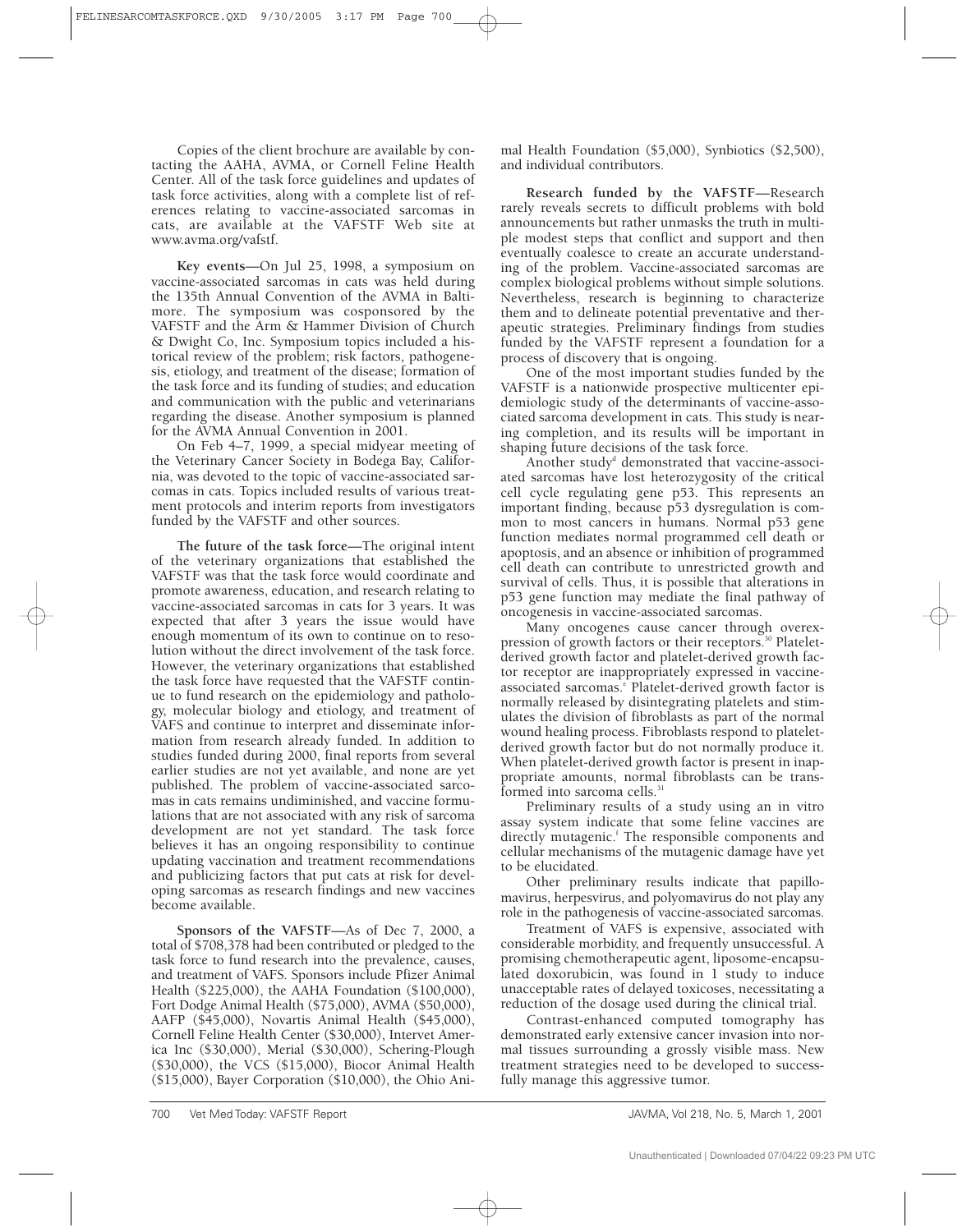## **Clinical Recommendations**

Vaccination should be viewed as a medical procedure to be performed only after careful assessment of the needs of the patient, rather than as an automatic act dictated by the calendar. Each veterinarian and cat owner must determine the relative risk of disease for individual cats and make appropriate decisions regarding vaccination. Rabies vaccination recommendations should follow state and local regulations.

The AAFP and Academy of Feline Medicine Advisory Panel on Feline Vaccines has stressed the importance of vaccinating the largest number of cats possible within a population, vaccinating each individual cat no more frequently than necessary, and vaccinating only against infectious disease agents to which individuals have a realistic risk of exposure and subsequent disease. The panel concluded that annual revaccination is not always needed and may increase the risk that sarcomas will develop at vaccination sites.<sup>32</sup>

The VAFSTF and AAFP guidelines for vaccination of cats stress standardization of vaccination sites. These guidelines for vaccination sites have been adopted by many of the schools and colleges of veterinary medicine in North America and by the US Army.

## **Conclusions**

Vaccination is a medical procedure that should be undertaken with the same thoughtful consideration as any other medical procedure in veterinary practice. As with most aspects of medical practice, there are benefits and risks to vaccination. Accordingly, vaccination protocols should be individualized to the patient, with consideration given to the medical importance and zoonotic potential of the infectious agent, the patient's risk of exposure, and germane legal requirements.

Vaccine-associated feline sarcomas are a conundrum for the veterinary medical profession. We do not understand the attributes of the feline immune system and genome that make cats susceptible to VAFS, yet we must continue to vaccinate cats against key infectious diseases. Vaccination was once considered an essential routine medical procedure with minimal risk. In the past decade, we have recognized that vaccination protocols must include assessment of the risk of sarcoma development. Until more is known about the epidemiology and pathogenesis of VAFS, we can only limit vaccination to the minimum required for optimal health. As new vaccines and technologies are developed, their potential advantages and limitations should be evaluated. The VAFSTF recommends that previously issued guidelines on standardization of vaccination and injection sites, diagnosis and management of VAFS, and reporting of adverse events be followed.

Billions of dollars have been spent to understand the causes of and find cures for cancers in humans. In comparison, our efforts to understand and cure vaccine-associated sarcomas in cats are just beginning. There is still much to be done. Further research into the epidemiology, causes, treatment, and prevention of vaccine-associated sarcomas is essential to solving this problem.

a Meyer KE. Vaccine-associated feline sarcomas: a summary of USP data (abstr), in *Proceedings*. Vet Cancer Soc 1998;18:47.

- b Kobayashi T, Hauck ML, Price GS, et al. A retrospective analysis of 189 cats evaluated for feline vaccine site sarcoma from 1985 to 1998 (abstr), in *Proceedings*. Vet Cancer Soc 1999;19:23.
- Burke JK, Sorenmo K, Duda L, et al. The effect of adjuvant orthovoltage radiation therapy on feline vaccine-associated fibrosarcomas: a retrospective study of 15 cases (abstr), in *Proceedings*. Vet Cancer Soc 1999;19:20.
- d Kanjilal S, Banerji N, Fifer A, et al. p53 tumor suppressor gene alterations in vaccine-associated feline sarcoma (abstr), in *Proceedings*. Vet Cancer Soc 1999;19:48.
- e Carew JS, Schmidt JA, Humphrey SA, et al. Growth factor expression and vaccine-associated sarcoma tumorigenicity (abstr), in *Proceedings*. Vet Cancer Soc 1999;19:25.
- f McNiel EA, LaRue S, Vannais D, et al. Evaluation of feline rabies vaccines for mutagenicity using the A<sub>L</sub> assay (abstr), in *Proceedings*. Vet Cancer Soc 1998;18:48.

# **Appendix 1**

Protocol for diagnosis and treatment of suspected vaccine-associated sarcomas in cats

The following recommendations from the Vaccine-Associated Feline Sarcoma Task Force are based on information available as of April 1999 and are subject to revision as new information becomes available.

#### **Diagnosis**

- 1. Record anatomic location, shape, and size (measured by caliper in 3 dimensions) of all masses that develop at the site of an injection.
- 2. Treat any mass that develops at an injection site as if it were malignant until proven otherwise. A mass should be fully assessed and aggressively treated if it
	- $\blacktriangleright$  Persists > 3 months after injection,
	- $\blacktriangleright$ Is > 2 cm in diameter, or
	- $\blacktriangleright$  Is increasing in size 1 month after injection.

If a mass meets 1 or more of these criteria, a diagnostic biopsy should be performed prior to surgical excision. A cutting needle biopsy or incisional wedge biopsy is preferred. Cutting needle biopsy should be done in such a way that any subsequent surgical procedure to remove the mass can readily include the entire needle tract. Incisional wedge biopsy should be performed in such a way that any subsequent surgical procedure to remove the mass can also remove all tissue affected by the biopsy. Cytologic evaluation of fine-needle aspirates is considered unreliable for the diagnosis of vaccine-associated feline sarcomas and is not recommended.

#### **Management**

- If a mass that develops at a vaccination site is confirmed to be malignant, the following procedures should be followed:
- Routine thoracic radiography and preoperative laboratory analyses should be performed.
- 2. When feasible, computed tomography or magnetic resonance imaging should be performed. Soft-tissue sarcomas often spread along fascial planes, and these local extensions of the tumor may be undetectable visually during the early stages of tumor growth. Results of advanced diagnostic imaging may be useful in determining the extent of surgery and the size of the radiation field that will be needed to maximize the chances for successful treatment.
- 3. Prior to initiating any treatment, consult a veterinary oncologist for current treatment options, which may include radiation therapy, chemotherapy, surgery, and other modalities.
- 4. Never "shell out" a sarcoma. Incomplete surgical removal of a sarcoma is the most common cause of treatment failure. Use standard oncologic surgical techniques to avoid seeding malignant cells. Remove at least a 2-cm margin of normal-appearing tissue around all sides of the mass, including the deep side. In some instances, reconstruction of the body wall, removal of bone, and other advanced surgical techniques will be required.
- 5. Submit the entire excised specimen for histologic evaluation. Mark the excised mass with India ink or suture tags to provide anatomic references to facilitate subsequent treatment.
- 6. Report all histologically confirmed vaccine-associated feline sarcomas to the vaccine manufacturer and the United States Pharmacopeia Veterinary Practitioners' Reporting Program. To make a report or request reporting forms, call 800-4-USP-PRN (800-487-7776) or visit the United States Pharmacopeia Web site at www.usp.org.

After a vaccine-associated sarcoma has been removed, the patient should be rechecked and a physical examination performed monthly for the first 3 months after surgery, then at least every 3 months for 1 year. Additional diagnostic procedures should be performed as appropriate for the abnormalities detected.